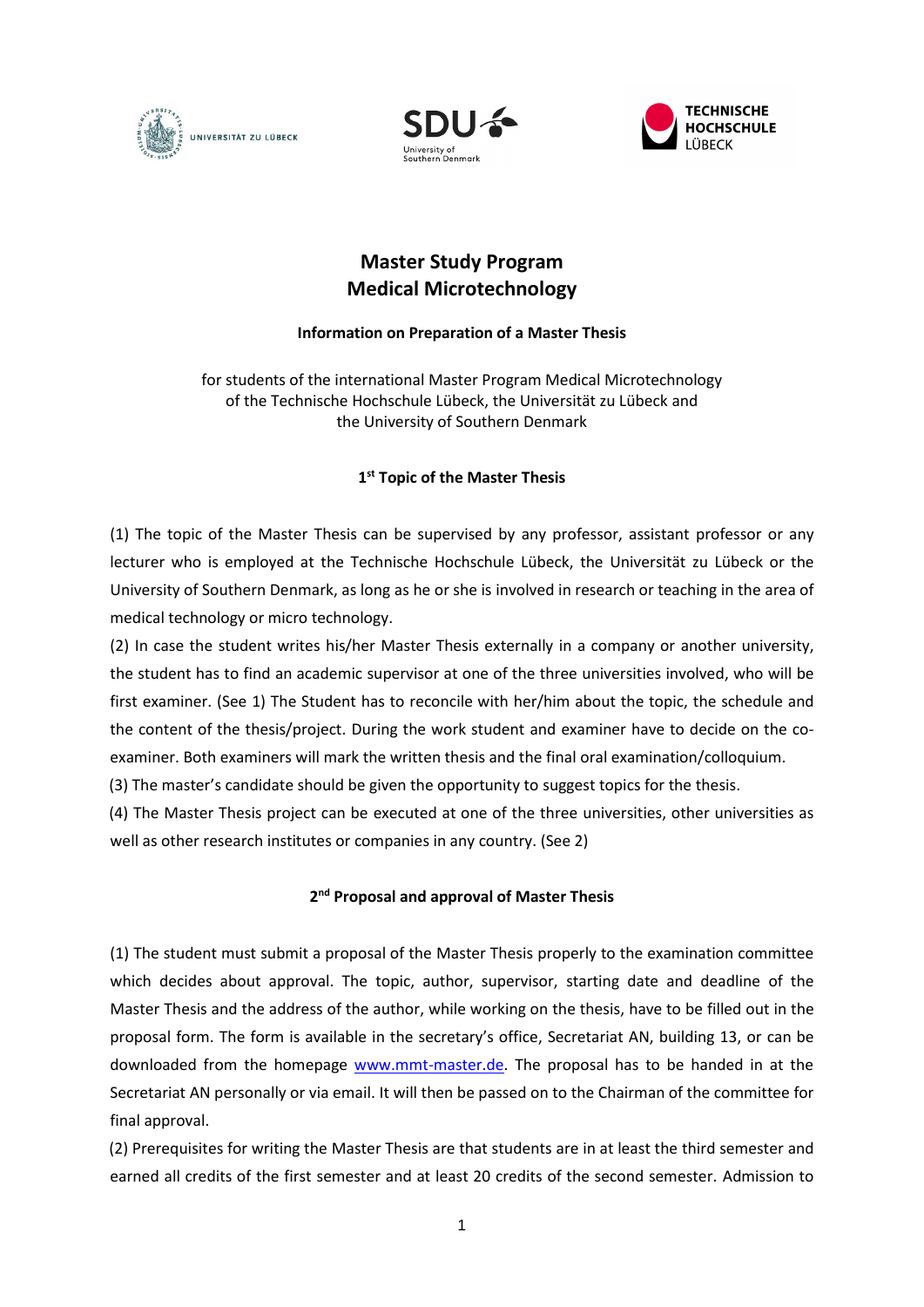the final colloquium requires the proof of all A and B achievement certificates in accordance with the standard study plan.

(3) The student will be informed in written form (email to the TH email-account) whether her/his proposal of the Master Thesis has been accepted and whether her/his topic has been approved.

# **3 rd Master Thesis time allowance**

(1) The regular time allowance given to complete the Master Thesis is six months. The "starting date" has to be stated in the official registration of the Master Thesis. **The "deadline" which is filled out in the registration form is binding.** Two hard bound copies of the Master Thesis and the relevant forms (see below) must be submitted to the secretary's office, Secretariat AN, building 13. Alternatively, the work and the forms can be posted to the following address, postmarked no later than the deadline:

> Technische Hochschule Lübeck Dekanat Angewandte Naturwissenschaften Mönkhofer Weg 239 23562 Lübeck

A submission without the forms is not valid.

# **4 th Extension of the deadline**

(1) In an individual case the Examination Committee can extend the working time in response to the justified application of the candidate as an exception. An extension of the Master Thesis period is only possible with an application in written form to the head of the Examination Committee in time before the deadline ends. Reasons for an extension have to be beyond the responsibility and control of the student, e.g. late delivery of necessary tools for the work and other serious reasons.

# **5 th Return of the topi**c

(1) The topic can only be returned once and only within the first two months of the time allowance given. A new topic must be approved by submitting a new proposal.

(2) In case a topic is returned later than two months, the thesis will be graded as "failed"

# **6 th Formatting the Master Thesis**

(1) The candidate should consult and reach an agreement with the supervisor concerning the format of the thesis, e.g. the placement and layout of figures, photographs, graphs, type specifications and the method of binding the work.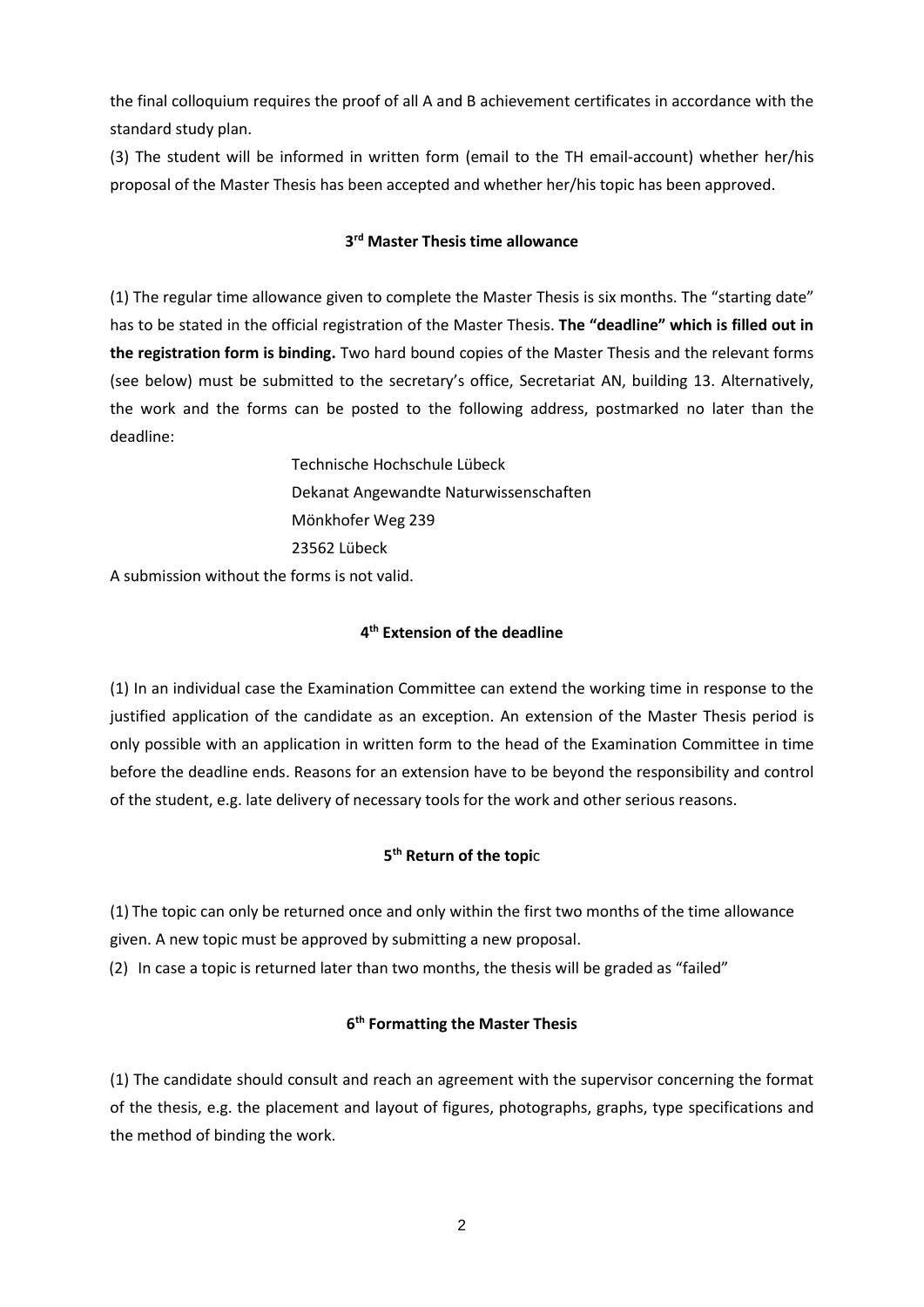## **7 th Documentation and citation of sources**

(1) Direct quotations or paraphrases have to be identified as such. Concerning citation there are two different possibilities: a footnote should be used for the source citation, whereas a superscript number in the text refers to a footnote on the same page. The other possibility is citation by number: sequential superscripts in the text refer to a numbered list of references on a separate page in the attachment; in that list the page number is included.

(2) When a text is cited for the first time, the following information is necessary:

- First and last names of the author, main and secondary titles of the book, issue number, place and date of publishing, volume number (if applicable), page number
- For periodicals the following should be included: First and last names of the author, title of the article, usual abbreviation of the periodical, number and year, page number.
- For information from the internet, the name of the institution or author of the text and the complete link should be listed. The time of access (day, month and year) should also be given.

## **8 th Declaration for Master Thesis**

(1) Together with the two hard bound copies the declaration for the Master Thesis has to be submitted. With this declaration the candidate warrants that the thesis is her/his original work, that only cited sources have been used and whether she/he agrees to a publication or distribution of her/his work. The declaration form is available in the secretary's office AN ("Angewandte Naturwissenschaften"), building 13, or may be downloaded from the webpag[e www.mmt-master.de.](http://www.mmt-master.de/)

## **9 th Summary of the Master Thesis**

(1) A summary of the thesis with a length of approx. one DIN A4 page also has to be included with the two hard bound copies. Also for those Master Theses with publishing restrictions, a separate publishable summary has to be provided.

#### **10th Format and layout**

(1) The Master Thesis should be submitted bound with a reinforced front and back cover in size DIN A4. A hardback binding (books) or spiral binding is possible. The following pages and lists are essential to the work:

- Title page
- Summary
- Table of Contents